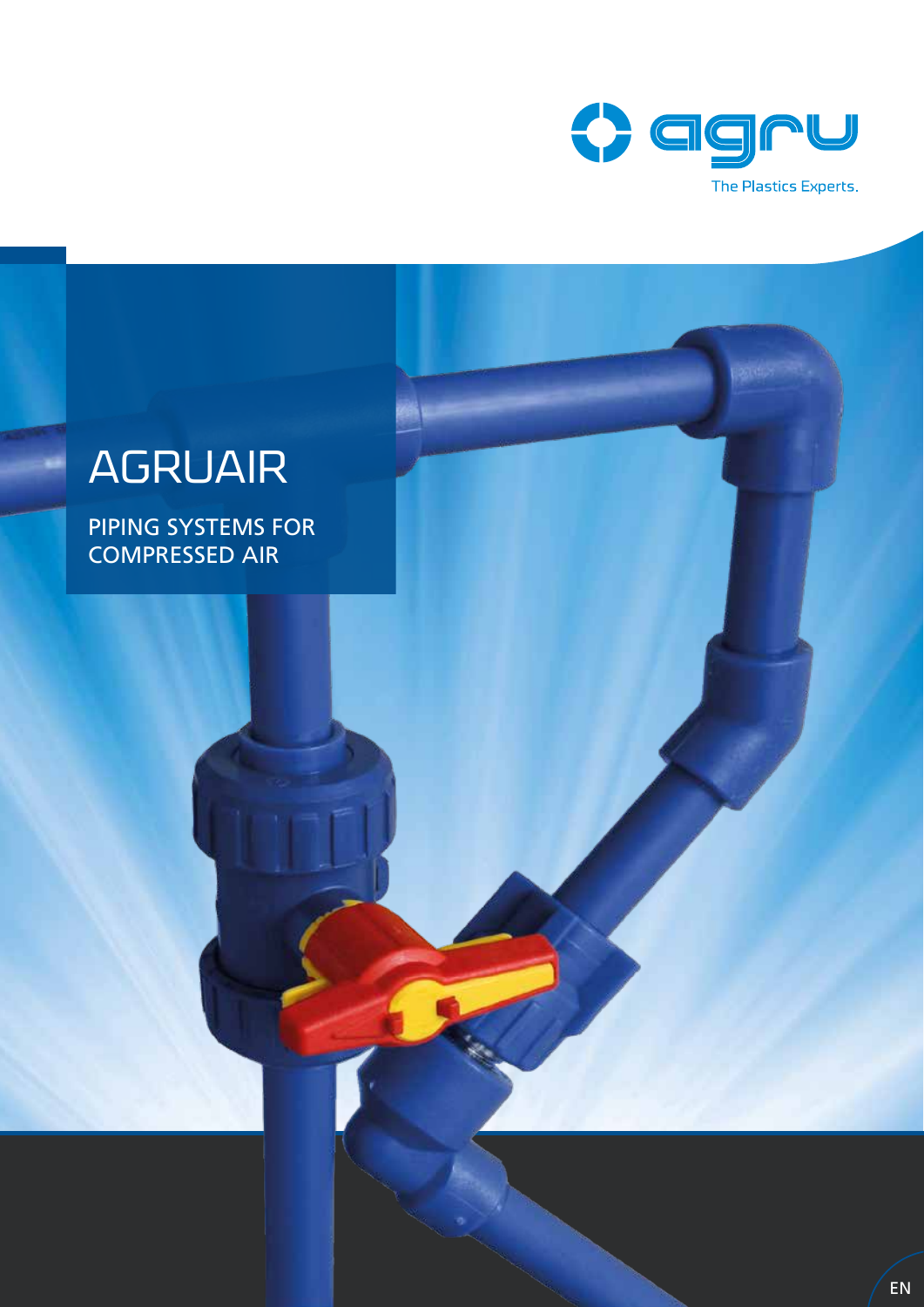

# The Plastics Experts.

The AGRU success story already spans seven decades. Founded in 1948 by Alois Gruber sen., the company is now counted among the most important comprehensive suppliers for piping systems, semi-finished products, protective liners for concrete and geomembranes made of engineering plastics. The fact that we provide everything as a single source supplier distinguishes us from many competitors. We process exclusively high-quality thermoplastic materials. And when it comes to problem-solving expertise for material selection and installation, we are your best partner.

AGRUAIR is a compressed-air system for loads of up to 16 bar which is available in outer diameters from 20 mm to 110 mm. Made of PE 100 it is ideal for compressed-air applications. PE 100 remains permanently free of corrosion, is resistant to oils used in compressors, to stress cracks, and impacts, and can be used between -  $40^{\circ}$  and  $+60^{\circ}$  Celsius. As is usual in the case of PE lines, AGRUAIR can be installed both above ground and underground. The installation is very simple and typically handled by means of heating element socket welding or electrical socket welding. AGRUAIR has been approved for ON EN 12201. The system is approved by CAL/OSHA in the United States and approval by the CSA Group exists for Canada. All the important PE standards have also been met.



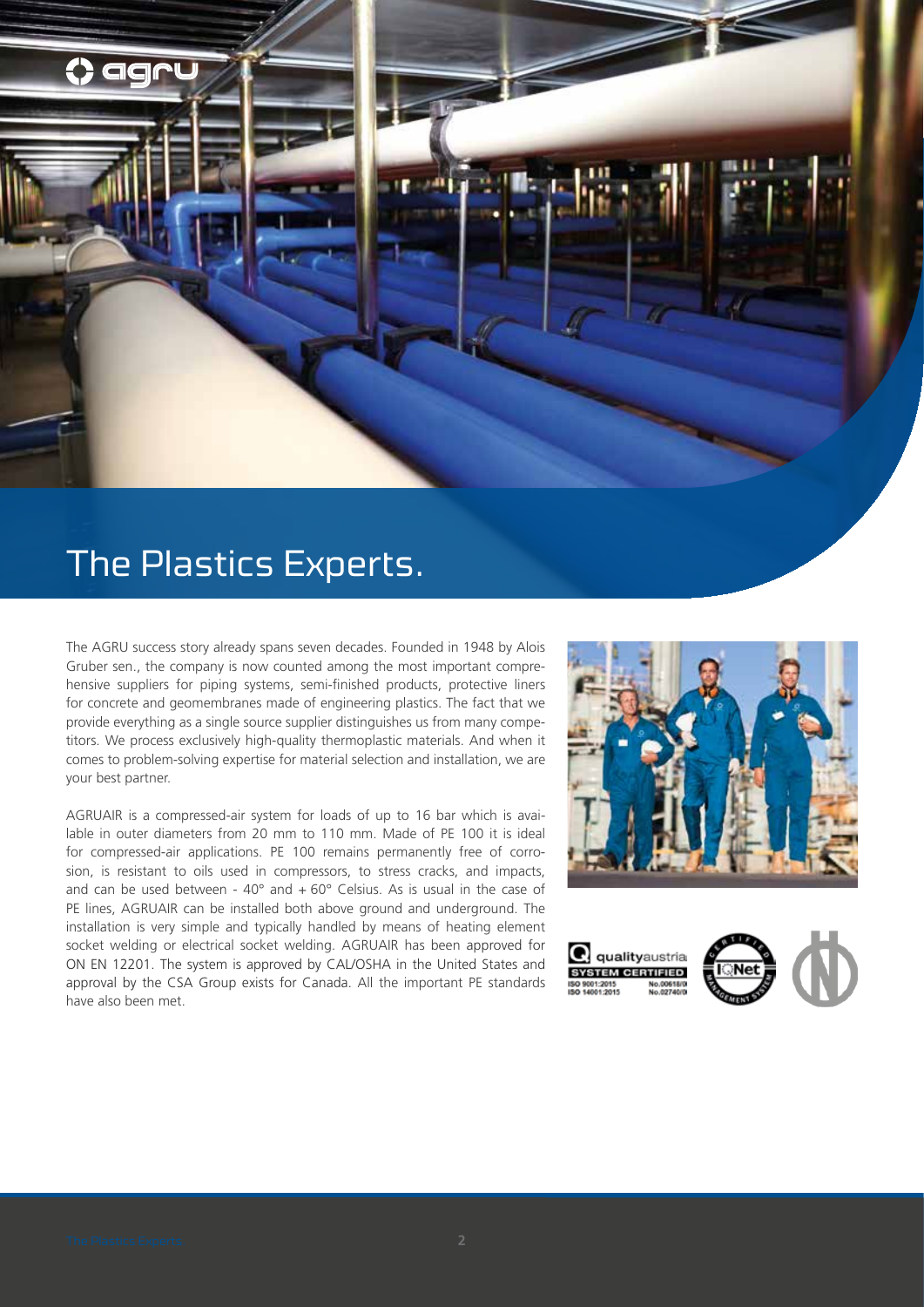# AGRUAIR The more economical pressure pipe system

**Three things are particularly important when it comes to installing compressed-air and plumbing pipe systems: efficiency, operational reliability and ease of installation. The AGRUAIR system meets all these requirements. Regardless of whether you need to transport air or water under pressure, these flexible, temperature-resistant plastic piping systems are always your best choice.**

### High economic efficiency

#### **Easy installation & universal use due to wide range of fittings**

AGRUAIR can be installed extremely quickly

- comprehensive range of fittings in PE 100
- heating element socket welding, butt welding or electrical welding possible
- pipelines can be laid above ground or underground

#### Maintenance-free pipework

#### **No corrosion and debris inside the pipe because of smooth surfaces**

AGRUAIR offer the right solution for every requirement

- resistance to corrosion, abrasion and many chemicals
- completely smooth interior surfaces prevent deposits effectively
- wide operational temperature range of 40° to + 70° Celsius

#### Full pressure resistance

#### **AGRUAIR made of PE 100 is ideal for transporting compressed air**

PE 100 blue offers several advantages over PVC, ABS and copper

- it is significantly superior to PVC in terms of impact resistance and elasticity
- in contrast to ABS, it is permanently resistant to compressor oil
- 26% less pressure loss compared to copper thanks to smooth and corrosion-free interior surfaces

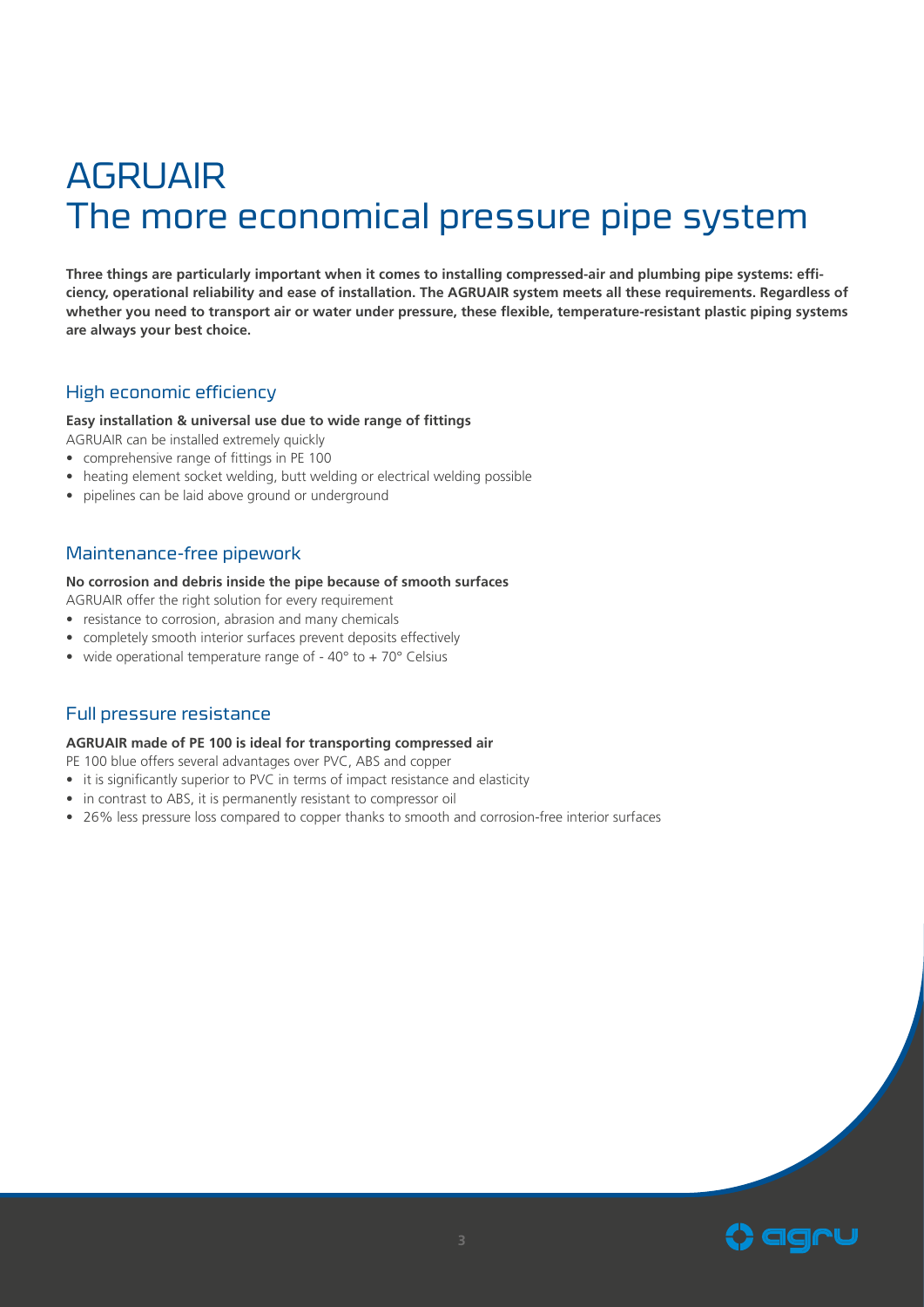

### AGRUAIR Piping system for compressed air



### AGRUAIR – efficient compressed-air transport

The material advantages that PE 100 is known for, such as toughness, flexibility and elongation at break, are ideal for the AGRUAIR compressed-air pipelines and ensure optimal flow conditions. Compressing air also always creates condensation, which causes corrosion or patina inside metal pipes. PE 100 remains completely maintenance and corrosion-free, and even the machine oil from the compressor cannot damage the material. AGRUAIR pipes are insensitive to vibrations as well. Thanks to their flexibility, low weight and very good welding properties, installation is easy and safe.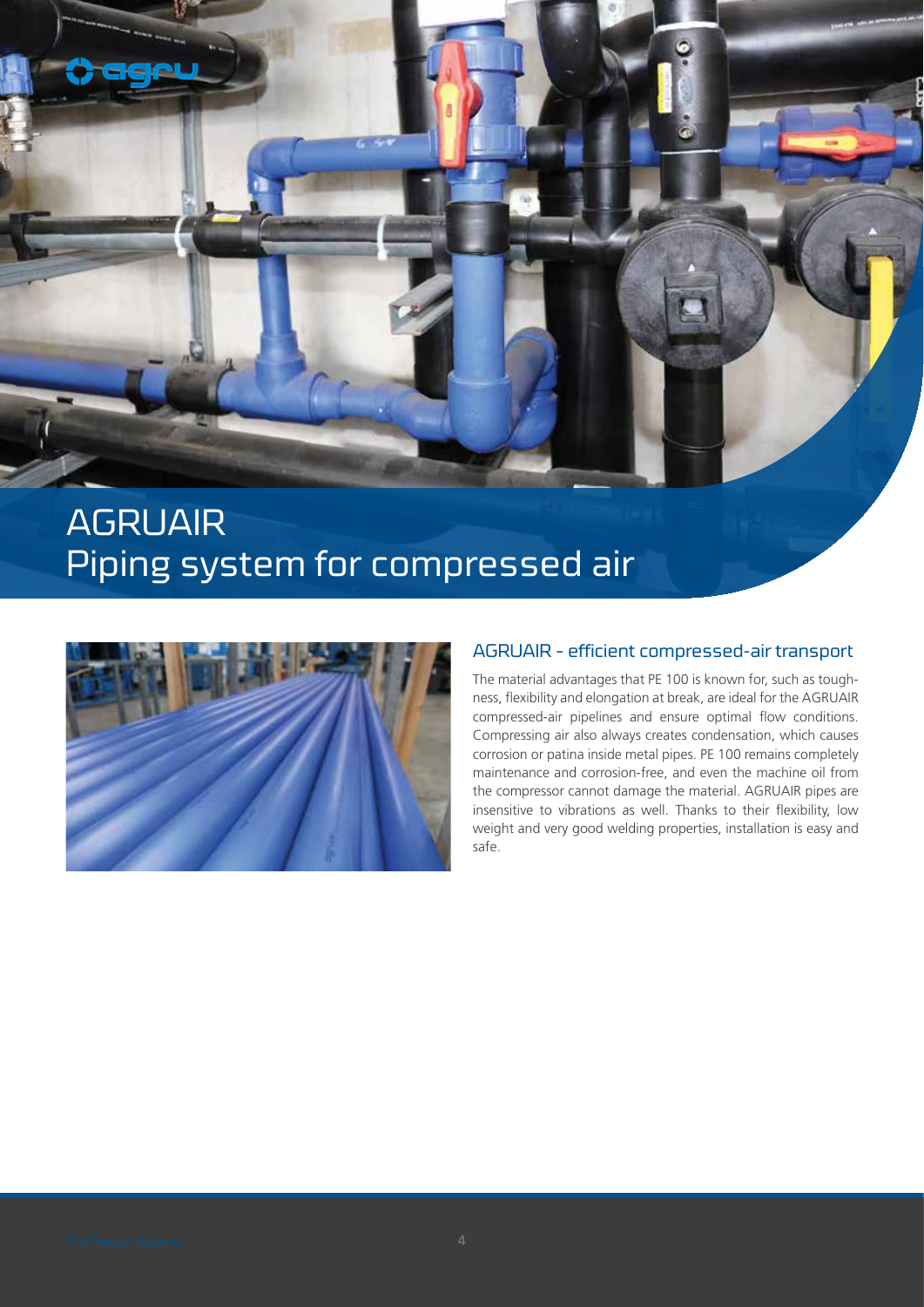### Maintenance-free pipework

AGRUAIR are set apart by the fact that they are completely maintenance-free. Thanks to the robustness and flexibility of the plastics, the pipes' smooth interior walls and the complete lack of corrosion, a system typically remains sealed and deposit-free for decades once welded. The plastics PE 100 can fulfil virtually any requirement in the wide temperature range from -  $40^{\circ}$  to +  $60^{\circ}$ Celsius. To regulate the bleeding of compressed air, AGRUAIR is equipped with a controllable plastic ball valve.



#### Comprehensive range of fittings

Efficiency is extremely important when it comes to AGRUAIR. And this includes making them fast and easy to install. The comprehensive range of fittings in PE 100, some of which have metal inserts, ensures that pipes can be joined quickly and safely. In addition to heating element socket welding, electrical socket welding is also possible.

#### Installation using socket welding

In heating element socket welding, the pipe and fitting are welded overlapping. The pipe end and fitting are heated up to the required welding temperature using a sleeve- or socket-shaped heating element and then welded together. The pipes, heating element and fitting are dimensionally matched so that a joining pressure builds up during welding. Heating element socket welding can be performed manually with outside pipe diameters of up to 50 mm. In the case of larger pipes, a welding device is necessary due to the increasing joining forces.



Socket welding process preparation **Adjusting and heating and soling and cooling and cooling** Joining and cooling



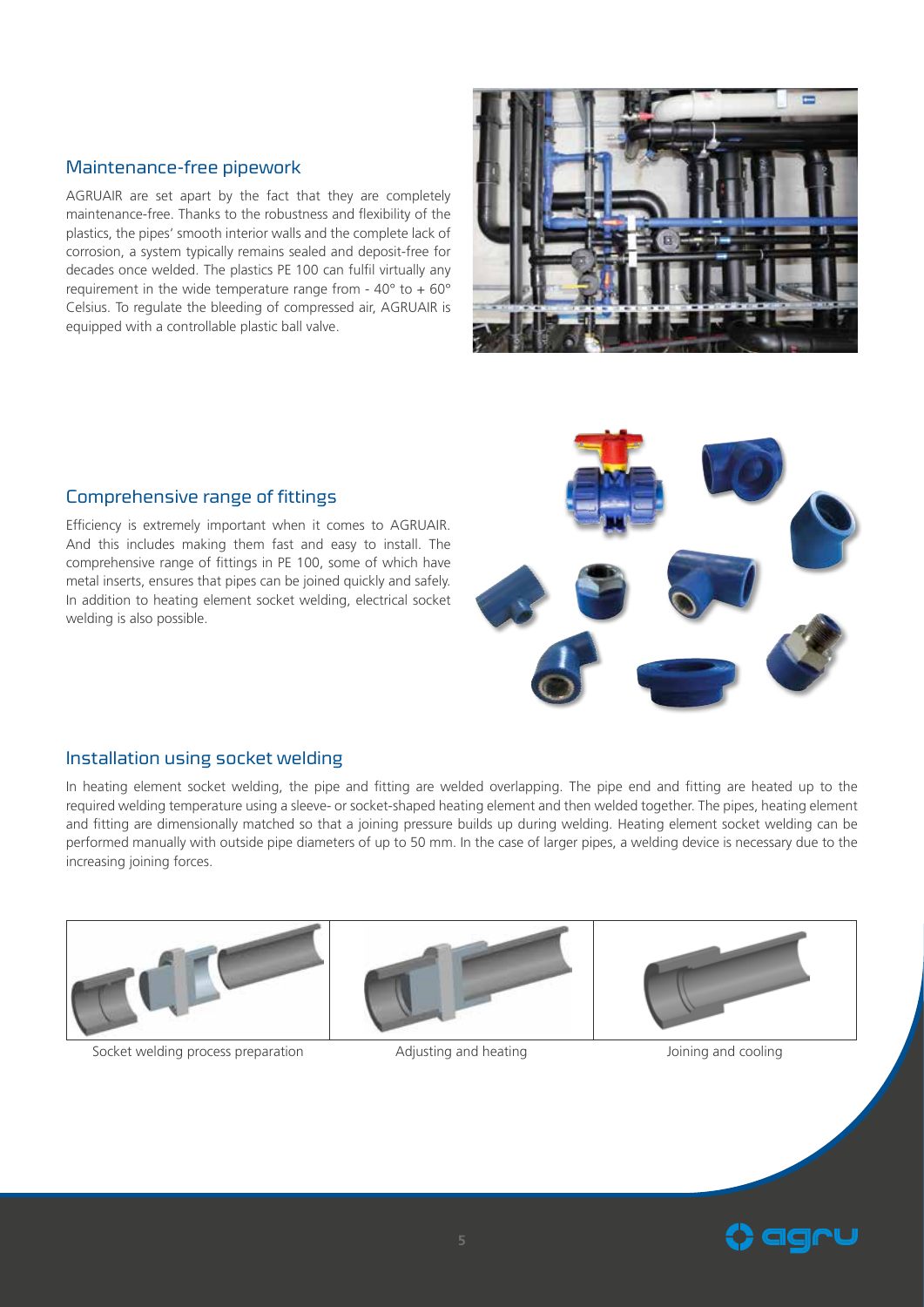

# References





### Clean installation

AGRUAIR pipes are supplied as rods. When it comes to the installation of pipelines in visible areas and below ceilings in particular, the big advantage of AGRUAIR pipes is their linearity.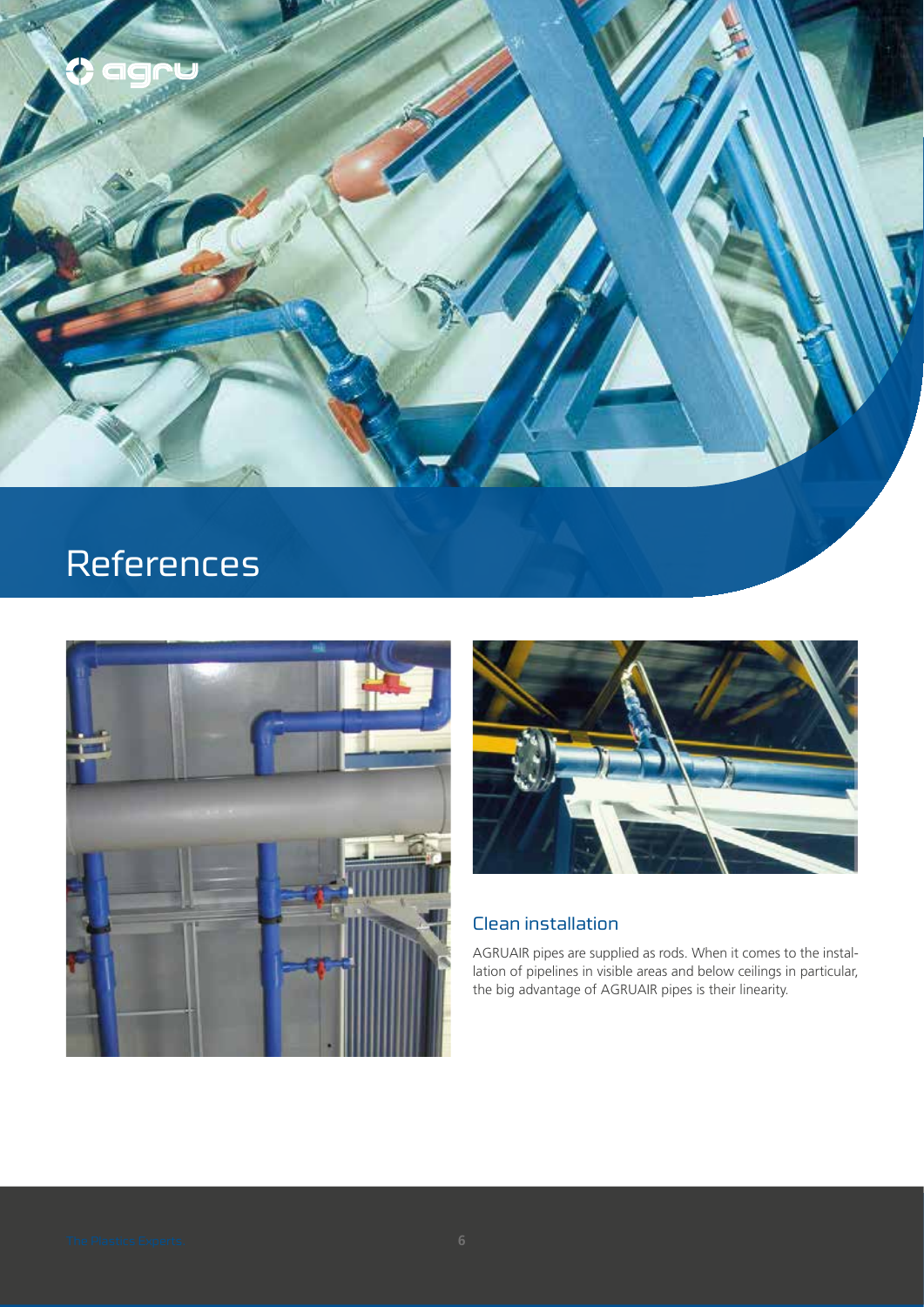# AGRUAIR product range



**C** agru